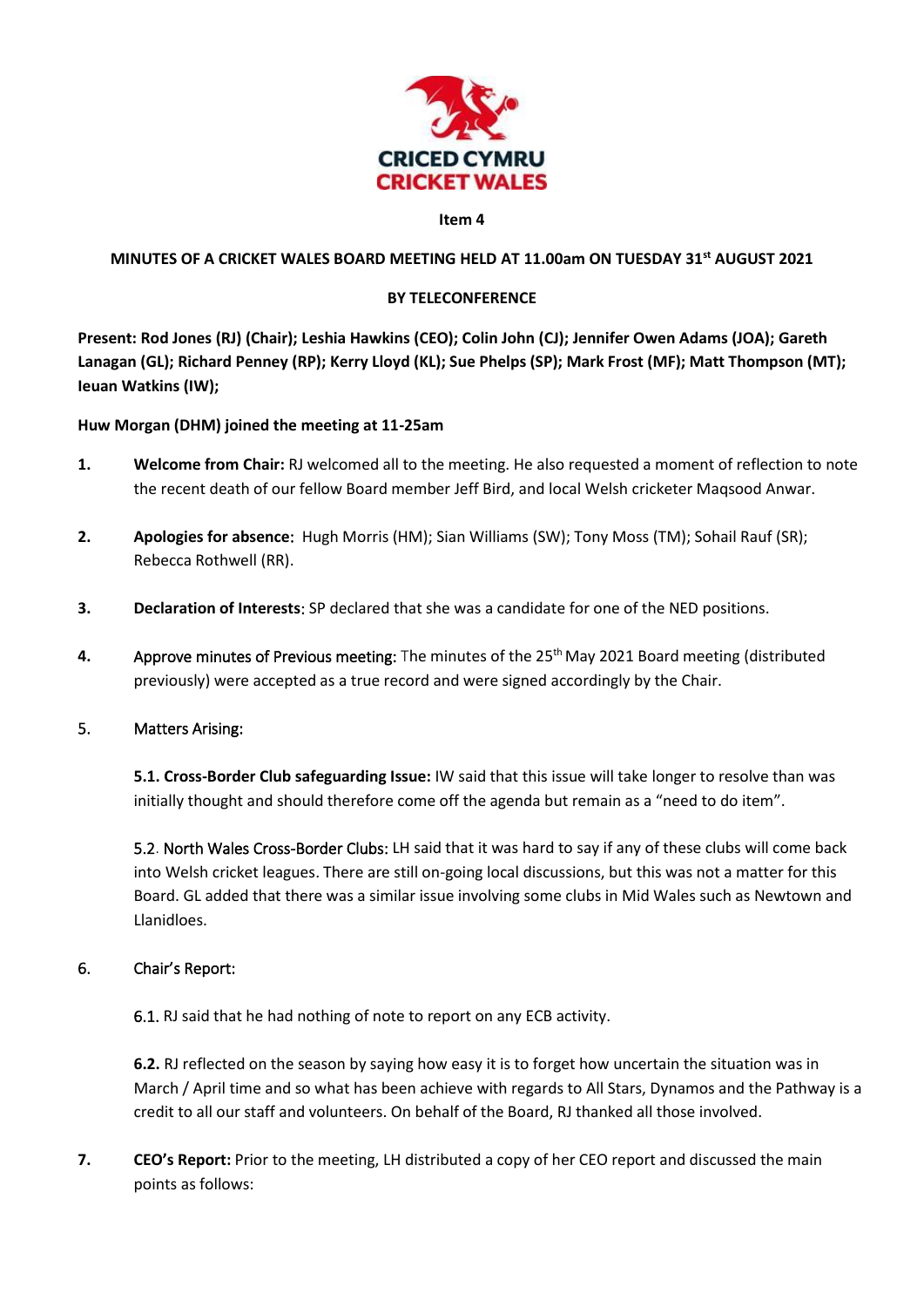**7.1**. LH reiterated RJ's comments regarding the performance of our staff and volunteers and congratulated all concerned on their achievements and noted Glamorgan's recent triumph in the Royal London Cup, with both a Welsh captain and man of the match. With regards the staff, LH said that she had at last had the opportunity to meet the majority of the staff all together at the recent Welsh Fire fixture at the Sophia Gardens Stadium and had enjoyed it immensely.

**7.2.** LH advised the meeting that the ECB are planning to host their Board meeting in Cardiff, postponed from 2020, over 8<sup>th</sup>-9<sup>th</sup> September 2021. They have invited Glamorgan & Cricket Wales (LH and HM) to present for an hour on the morning of  $8<sup>th</sup>$  September.

**7.3.** With regards our digital performance LH reported that we now have almost 7,000 followers which is a significant increase on the figure reported at the last meeting. However, LH felt that we are still underusing the website in terms of circulating / signposting information, especially to free up Area Manager time, which we are discussing actively at Senior Exec level.

**7.4.** LH said that she was looking forward to attending the Welsh Cup Final between Newport CC and Swansea CC at Pontarddulais on September 5<sup>th</sup>.

## **8. Safeguarding Report:** Prior to the meeting IW distributed a copy of his Safeguarding Report.

## **8.1**. **Minimum Standards 2022:**

**8.1.1.** IW explained that the ECB had set a deadline for all Club Mark clubs in Wales to achieve 100% compliance with SHMS for the end of July 2021. This has been a necessary, but challenging process which has required significant resourcing from both the staff and voluntary workforce. Most clubs have achieved standards, although some will be going through an appeal process to retain their Club Mark status. Club Mark clubs make up 50% of our network, with the remainder due to 'onboard' shortly we now have a clear indication as to the significant amount of work necessary to support clubs to achieve compliance.

**8.1.2.** Pro-active plans have been undertaken to speak with League Executives across all senior leagues to devise a minimum standards template. The creation of a Safeguarding Improvement Notice (SIN) with a tiered approach for penalising clubs who fail to achieve basic standards of safeguarding created and agreed across Wales, (to be clear, the aim remains at 100% compliance, 0% sanctions). IW explained (and LH reinforced) that there is still the absolute intention to implement and enforce minimum standards, however that process requires SHMS data and staffing resource to supply data to clubs and leagues.

**8.1.3.** With the staffing team heavily invested in resourcing the onboarding of the remaining 50% of clubs, there is insufficient Executive resource to provide the necessary administrative support to robustly implement the 'line in the sand' expectations that the Board have requested. Access to SHMS has been sought for League Safeguarding Officers that would help alleviate the resource impact, but not granted by the ECB due to data protection/security issues.

**8.1.4.** IW will meet with LH in the next few weeks to determine best options to drive change, but he explained to Board that it would be counterproductive to introduce minimum standards that could not be researched/resourced operationally. SHMS is being developed and will provide what is needed, however as it stands, we do not have the resource needed to achieve the ubiquitous cultural change we desire.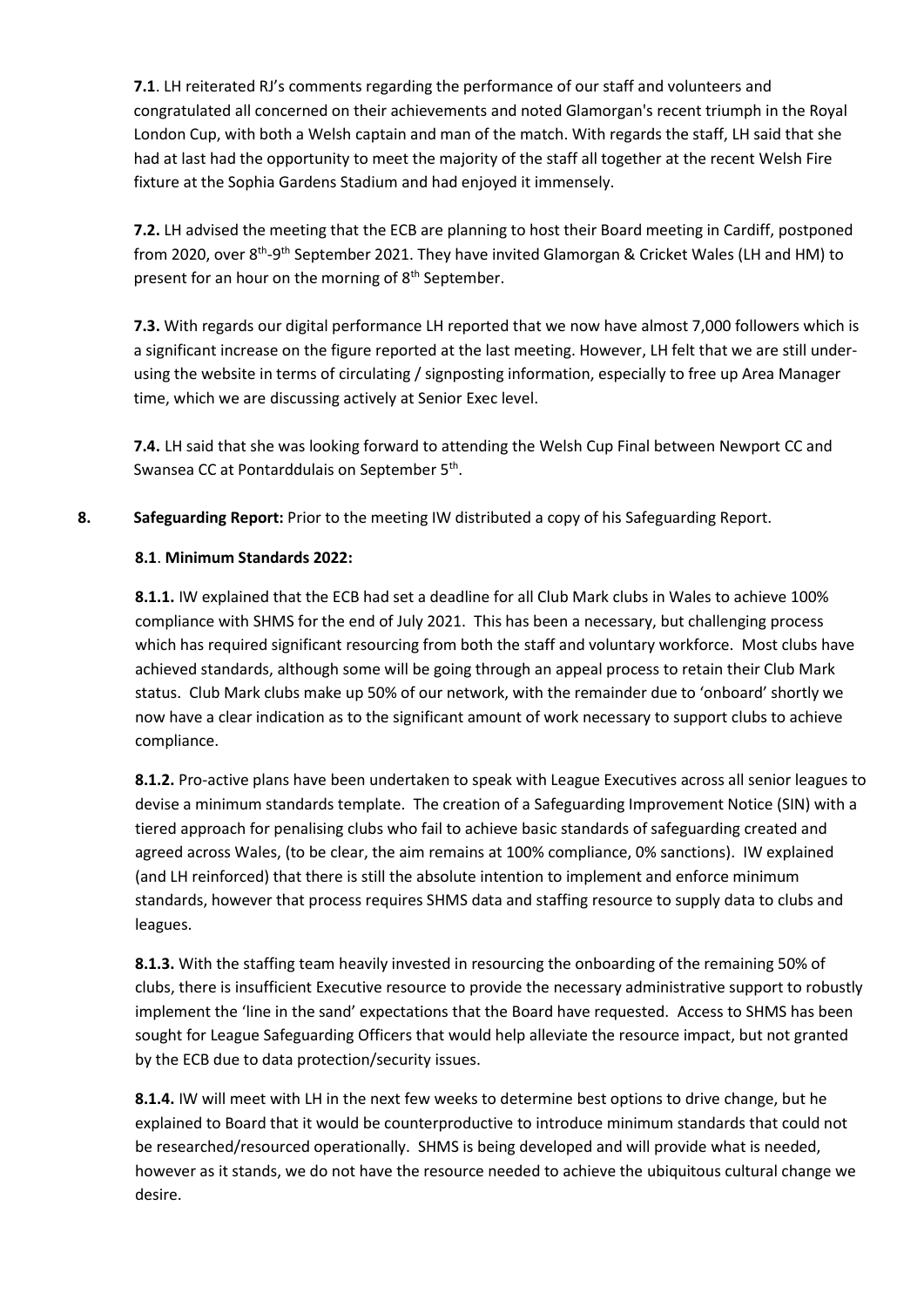**8.1.5.** IW thanked the Safeguarding Council and in particular the Senior Leagues. Achieving in a short period a unified approach to such standards is quite remarkable. We will still make some changes and continue to drive compliance for 2022, but we will have to be proportionate to what can be effectively implemented with available systems and resources. **ACTION IW/LH.**

# **8.2. Cross Border Clubs:**

**8.2.1.** IW advised that 14 clubs have been identified as residing within Wales but playing cricket in English leagues. Cricket Wales hold safeguarding responsibility for these clubs, yet without League SO oversight, compliance remains somewhat anonymous and reliant on the leagues they engage with. Attempts to engage with the 14 clubs has proved minimally successful with just 4 of 14 attending a long-planned meeting around expectations and support. This will require a broader piece of work involving three other County Boards and directed work to achieve compliance, particularly as our 2022 minimum standards is still to be decided.

# **8.3. Case Management:**

**8.3.1.** IW said that a rise in cases has been experienced since the last Board meeting in May 2021 with several individuals remaining or recently suspended for safeguarding purposes. The Board were provided with a limited and anonymised overview. IW explained that the majority of cases related to issues outside of the cricket arena, i.e., individual behaviours/convictions elsewhere identifying safeguarding risk requiring assessment within cricket. Structure and processes are strong and robust with ECB management/oversight of all cases.

**9. Finance:** Prior to the meeting, CJ distributed a copy of the draft accounts for the year ending 31<sup>st</sup> March 2021 in addition to the Audit Report and Letter of Representation.

**9.1.** CJ provided a brief summary of the Audit Report highlighting a few minor adjustments requested by the Auditors. In response to an audit recommendation, LH and CJ agreed to put together a Fixed Assets Capitalisation Policy to present to the next Finance Committee. **(ACTION LH&CJ)**

**9.2.** With regards to the Draft Accounts, CJ said that the final figures were in line with the draft accounts presented to the previous meeting subject to the minor amendments. CJ advised that the Auditors had requested a section be included explaining how the pandemic has impacted on Cricket Wales. LH agreed to provide this report. **ACTION LH**

**9.3.** RJ thanked CJ, KL and LH for their work in producing the final financial statements.

## **10. Board Governance:**

**10.1. Nominations Committee Recommendation for Chair:** RP commenced by thanking the Nominations Committee for their efforts throughout the recruitment process. Prior to the meeting, RP had distributed a paper which explained the process followed by the Nominations Committee to select their AGM recommendation for the position of Independent Chair of Cricket Wales. The successful candidate was Jennifer Owen Adams. Following some discussion, RJ, on behalf of the Board, confirmed support for JOA's nomination to the AGM in October.

## **10.2. Non-Executive Director (NED) Recruitment:**

**10.2.1.** RP advised the meeting that there had been a very good response for these positions and following deliberations, 10 applicants had been put forward for interview. 8 interviews had already been carried out with the remaining 2 applicants being interviewed next week. RP said that he seeks Board guidance on two issues: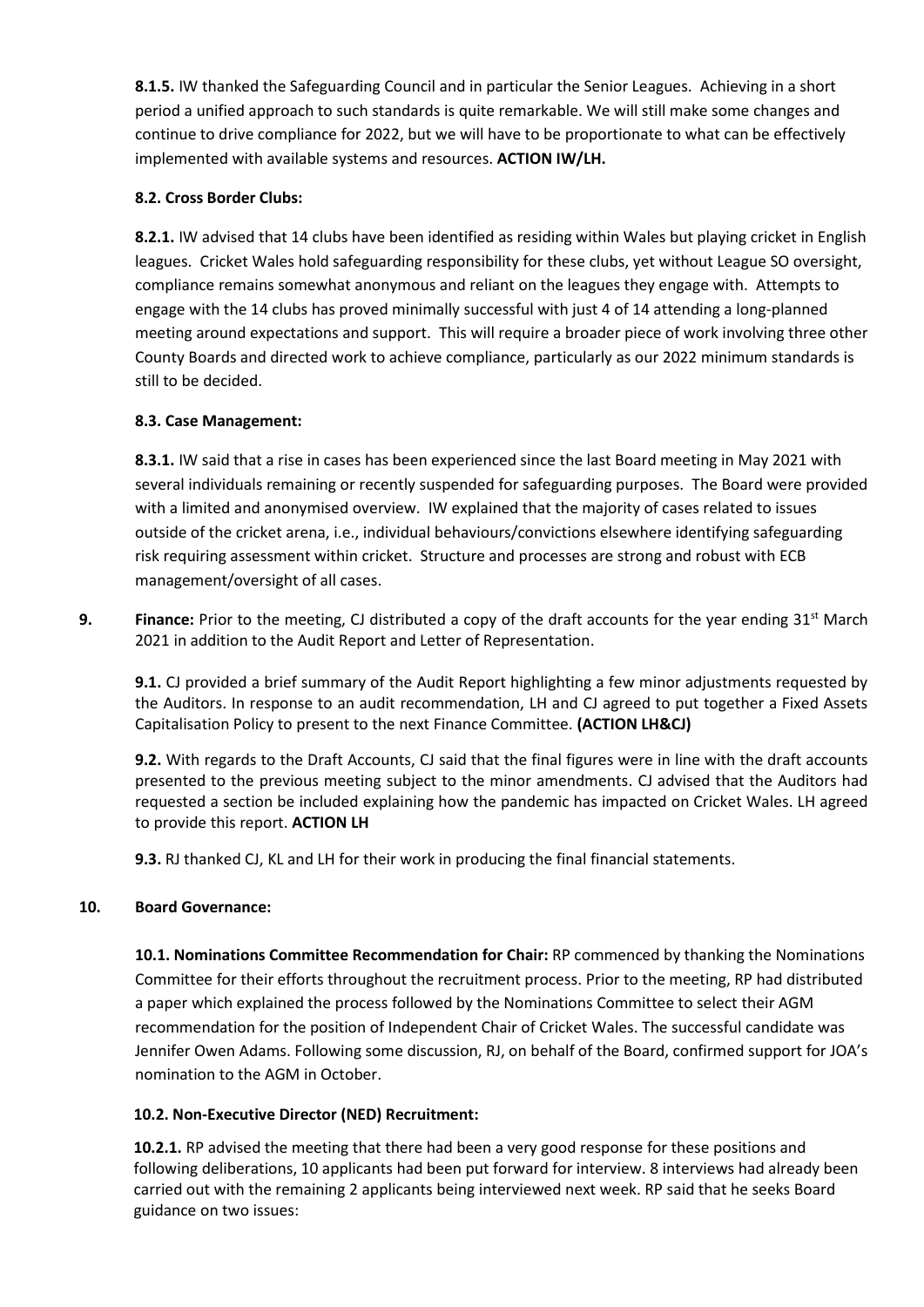1. If On the assumption that JOA moves to the position of Chair, do we require does she lose her position as an Independent Director?

LH recommended that GovComm minutes were consulted but said that the intention of the Article amends approved at the EGM was to achieve parity of Independent & Recreational Game representation – ie- for the Board composition to be 5 Recreational and 4 Independent Directors & 1 Independent Chair, plus CEO, Finance Director and a Glamorgan representative (who hold neither an Independent Director nor Recreational Game title). Currently the Chair is a Recreational Game Director.

Following further discussion, RJ agreed to speak to TM (Chair of GovComm) to clarify the position and circulate details of this discussion to the Board. **(ACTION RJ)**

2. RP said that our ECB Representative Andy Fairburn had made comments relating to ECB Governance recommendations relating to the director recruitment process. RP said that the process would be continued to be reviewed over the next few recruitment cycles. However, RP said that as we were a National Governing body and not just a County Board, he felt that we should not necessarily be subject to the same standards.

10.3. AGM Business: LH said that the proposed date for the AGM was 14<sup>th</sup> October subiect to all nominations business being completed. RP said he was quietly confident that the Nominations Committee will have the NED nominations by the 8<sup>th</sup> September which would then require a short-notice Board meeting to confirm these nominations prior to the AGM.

### **11. ECB and Strategy:**

**11.1. ECB CPA Update:** LH advised the meeting that herself, Matt Thompson, Hugh Morris and Dan Cherry had attended a meeting with ECB representatives. LH said that we had received very positive feedback from ECB regarding the quality of our presentation and our progress in a number of areas, including collaborative working between the two organisations.

**11.2. CPA County Board Contract:** Prior to the meeting LH had distributed a copy of the CPA County Board Contract for approval. The contract was approved.

**12. Participation and Performance:** Prior to the meeting, MF and MT had distributed papers for information and discussion. The main points of discussion were:

#### **12.1. Participation Update:**

**12.1.1.** MF informed the meeting that Lord Taverners had offered us funding for the "Super 1's" programme which he hoped would provide three new part-time roles.

**12.1.2.** MF reported that although we were 3<sup>rd</sup> and 2<sup>nd</sup> respectively in the County league tables for All Stars and Dynamos, there was still room for further growth. There were still some clubs without any female All Stars. However, MF said that the ambition for future growth was achievable, in particular to grow low/medium clubs to the achievable standards set by higher performing clubs, but it was important we manage that ambition in conjunction with SHMS and the challenges of servicing greater candidate growth numbers in workforce training to under pin this demand.

**12.1.3**. GL asked whether there was concern over the number of concessions / drop-outs in the senior game this season. MF said that it was important we have all the facts relating to these concessions and that should become clear in the forthcoming Club Audit and also PlayCricket data which is becoming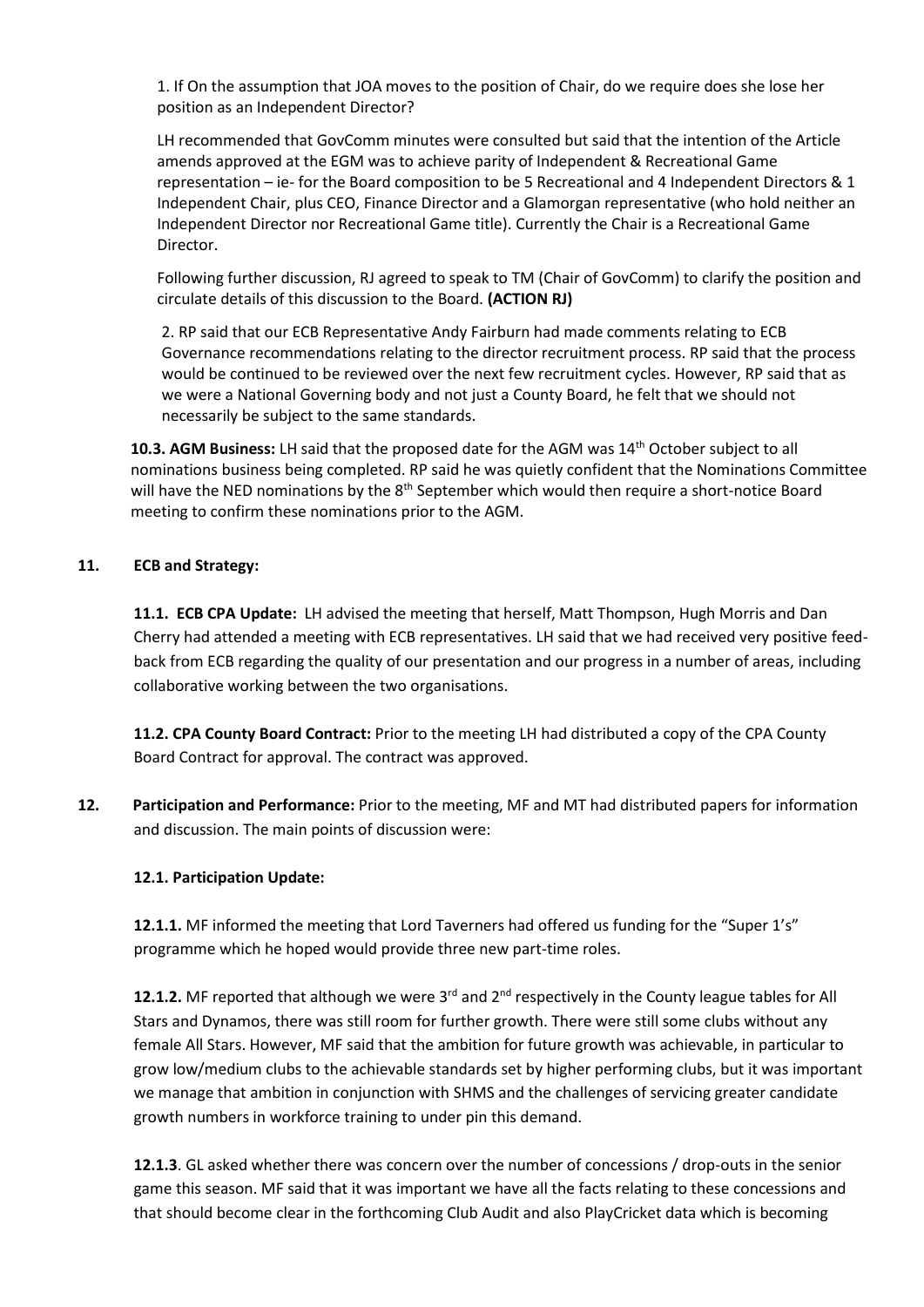available. RJ commented that a recent review within SEWCL had found that some 40-50 clubs had been lost within SE Wales over the past 20 years with the vast majority away from the "M4 corridor".

**12.1.4.** GL said that to maintain the growth in the girls' game, we need more role models. MF agreed saying that we need to attract more adult women to take coaching sessions and that the workforce training numbers are being monitored by gender.

**12.2. Performance and Pathway Update:** MT said that from a general Pathway point of view, the season has been a great success. Similarly, Wales National Counties team exceeded expectations in getting to its' first semi-final. It is important we build on these successes.

**12.2.1. Regional Cricket:** MT said there was an over-riding sense of achievement amongst the Regions. MT said that there had been some gaps in performance standards which will provide something to work on next season. The measure of the success was reflected in the good representation in the Welsh Age Group Squads.

**12.2.2.** RJ asked whether MT was comfortable with the Pathway Agreement with Glamorgan CC? MT said that he was, but still thought that certain lines of communication could be improved on certain matters.

**12.2.3.** GL raised the question of travel issues for fixtures between North and South teams. MT said that this was an on-going problem and he intended to survey North Wales parents on this issue. He was of the opinion that there was an appetite amongst the North Wales teams to continue to travel to the South for fixtures but, more thought was needed. MT said that there was always the option of increasing the number of fixtures with English Border clubs and reduce those with South Wales based teams.

**12.3. Innovation Groups Proposal:** Prior to the meeting, MF distributed a copy of a paper for discussion and approval.

**12.3.1.** MF said that recently the Junior Council voted to disband itself at the last AGM and the Cricket Wales Board recently approved a refresh of what was formerly known as the Senior Council, with a view to creating new 'innovation groups'. MF asked for any questions regarding these new groups.

**12.3.2.** IW raised the issue of the "voice of the child" and could we consider having a sub-committee made up of children to feed into these groups. RP said that we could even consider a Junior Board. JOA said that this was a great initiative and ideas should be sought as to how we can make it happen? SP suggested inviting youngsters onto the EDI committees. **(ACTION SP & EDI Committee)**

**12.3.3.** GL said that although the Mid Wales region did not have a Junior League set up, it was important it was not excluded from these new Innovation Groups.

# **13. Working with Glamorgan:**

**13.1.** LH gave a brief update on progress to date including the KPI Tracker as submitted to the ECB for the CPA Interim Review meeting.

**14. Managing Risk:** LH advised that she had completed the re-vamp of the Risk Register (as distributed prior to the meeting).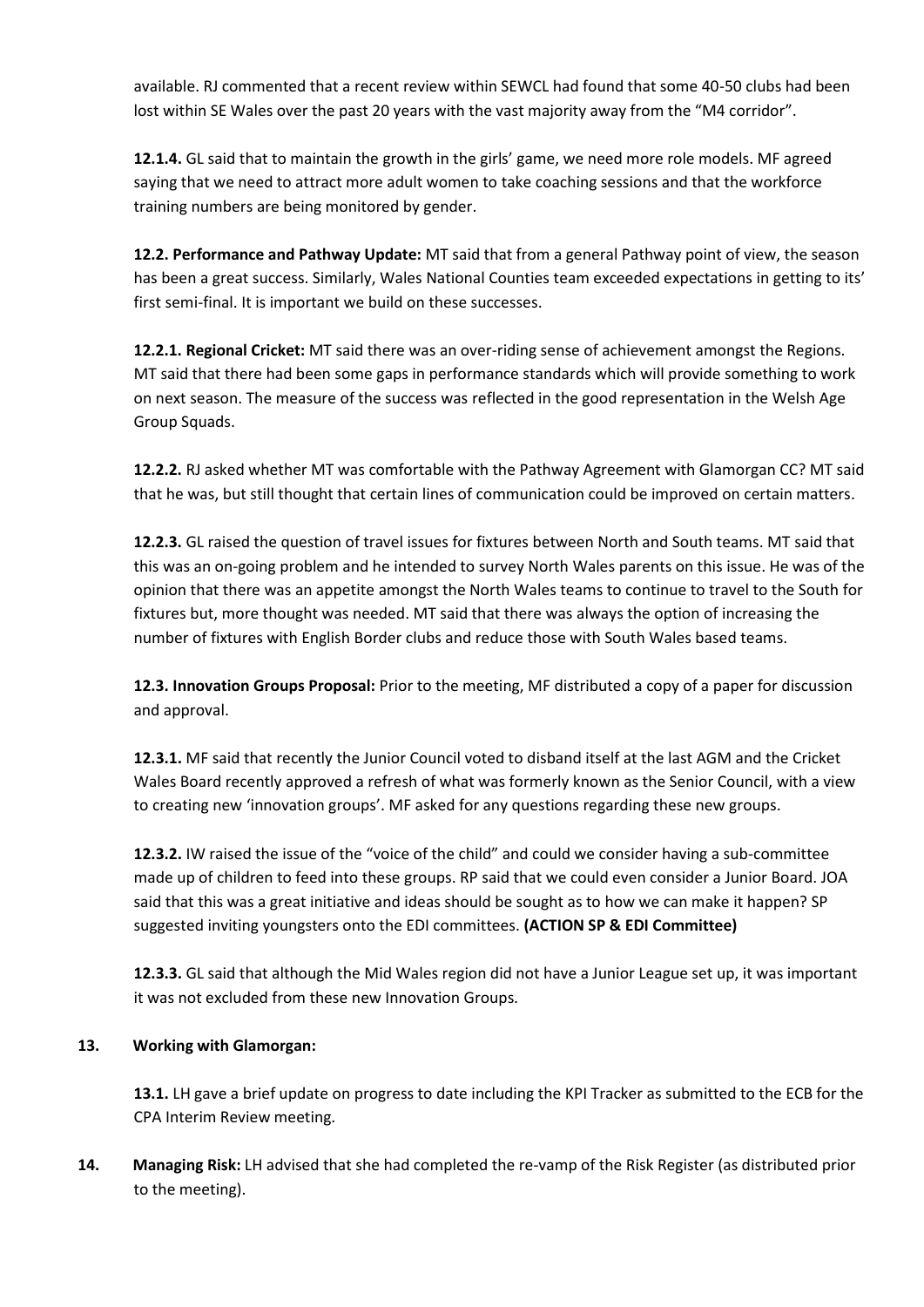**14.1.** LH said that from a finance viewpoint, we can expect a bumpy ride due to changes to the Sports Wales funding model which, from a performance point of view, favours Olympic and Commonwealth Games individual sports over team sports, especially those which have limited or no Multi-Games even exposure. LH said that the impact of the Schools Survey will not be known until October 2022, but she was hopeful that the impact of the Allstars / Dynamos programmes and the success of The Hundred tournament will improve the outlook.

**14.2**. With regards to the provision and quality of cricket facilities, LH said she was confident that we can control the risk. However, more work is required throughout the Welsh sports industry to improve current procedures and to increase collaboration between local authorities and major pitch sports.

**14.3.** LH said she is waiting for news from the ECB on its' plans for Secondary School Girls' initiatives.

**14.4**. With regards to Welsh Rugby, RJ/LH said that it was now important that we re-engage in discussions to minimise the impact of competing for players and facilities.

## **15. Policies and Administration:**

**15.1. Lone / Home & Flexible Working Policy:** Prior to the meeting LH distributed a copy of the proposed policy document. RJ said that unless there were any further comments, the policy should be approved. The meeting approved the policy.

### **16. Sport Wales Update:** On behalf of RR, LH gave a brief update.

**16.1.** LH advised the meeting that Sport Wales staff had now returned to the office base on a one day a week basis which will be reviewed again in November 2021.

#### **16.2. Tackling Racism and Racial Inequalities in Sport Review:**

23 June saw the release of findings from the UK-wide Tackling Racism and Racial Inequalities in Sport Review. They can be foun[d here.](https://www.sport.wales/more-will-be-done-to-tackle-racism-and-racial-inequalities-in-sport/summary-of-trariis-research-findings/)

The Sport Wales response to the findings and what they mean for Wales can be viewe[d here](https://www.sport.wales/more-will-be-done-to-tackle-racism-and-racial-inequalities-in-sport/)

LH said that colleagues are welcome to get in touch with RR to discuss these findings, or if you have any concerns, questions or suggestions.

#### **17. Groups and Councils Minutes**: The following minutes had been distributed for information:

- **17.1.** Facilities Group minutes
- **17.2**. Nominations Committee minutes

#### **18. AOB:**

18.1. GL commented that the recent award of a £2m bonus to the hierarchy at the ECB did little to avoid the perception that cricket is an elitist sport and raised the question as to whether we should send any feedback to the ECB on this issue. LH and JOA agreed to discuss off-line as to the best course of action, in terms of both whether to feed back formally, and the timing and form of any follow up. **(ACTION JOA/LH)**